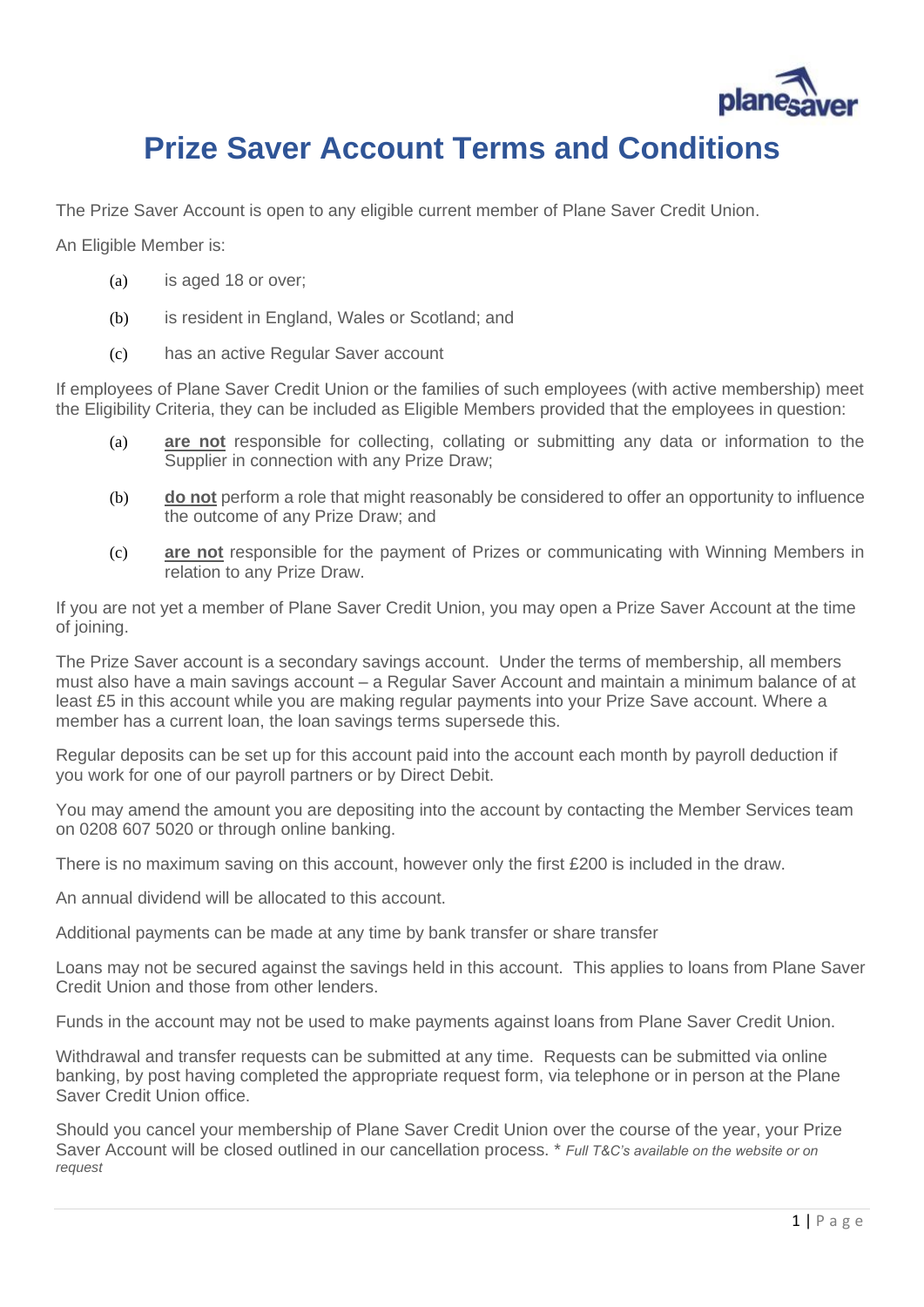

## *Prize Terms*

- 1. *HM Treasury has agreed to provide a prize draw facility to participating credit unions, including Plane Saver Credit Union on a trial basis until April 2021, with the first prize draw scheduled to take place on* 16th December 2019 *and the last prize draw scheduled to take place not less than six weeks before the end of the trial period. The prize draw is offered as part of a pilot scheme only. HM Treasury may elect to extend the pilot scheme but is not required to do so and will not extend the pilot scheme for more than 3 months in any event. HM Treasury may also terminate the pilot scheme and cease to operate prize draws before the scheduled end of the trial period. We will give you reasonable notice in advance of any change taking effect if HM Treasury has elected to either:*
	- (a) *terminate the pilot scheme and cease to operate prize draws before the scheduled end of the pilot scheme or*
	- (b) *extend the trial period.*
- 2. *Subject to paragraphs 8 to 12 below, HM Treasury will operate a free monthly prize draw for all participating credit unions with a main prize of not less than £5,000 and at least twenty smaller prizes of not less than £20 each. The monthly prize draw will normally take place around the 15th day of each month, although in exceptional circumstances the prize draw may be postponed or cancelled. Winners will be selected via a randomised computer process from all valid entries from all the participating credit unions.*
- 3. *In order to be eligible to enter the prize draw, you must:*
	- (a) *have a PrizeSaver account with us;*
	- (b) *hold your PrizeSaver account in your sole, personal capacity and not jointly with any other person or in connection with the operation of any business or commercial undertaking;*
	- (c) *be aged 18 or over;*
	- (d) *be resident in England and Wales or Scotland.*
- 4. *Employees of Plane Saver Credit Union and their family members who meet the eligibility criteria in paragraph 3 above can be included in the prize draw provided that the employees in question:*
	- (a) *are not responsible for collecting, collating or submitting any data or information in connection with any prize draw,*
	- (b) *do not perform a role that might reasonably be considered to offer an opportunity to influence the outcome of any prize draw, and*
	- (c) *are not responsible for the payment of prizes or communicating with winners in relation to any prize draw.*
- 5. *By opening a PrizeSaver account with us, you are applying to participate in the prize draws and agree to comply with these prize terms. We will automatically enter you into any of the prize draws which you eligible to enter. Participation in the prize draws will not affect any of the conditions of your PrizeSaver account, including the interest rates applicable to your PrizeSaver account.*
- 6. *For every £1 that you have in your PrizeSaver account as at the end of each calendar month, you will have one entry into any prize draw that takes place in the following month. You can have a maximum of 200 entries into the prize draw. This maximum amount applies regardless of whether you have more than £200 in your PrizeSaver account.*
- 7. *You may only have one PrizeSaver account. If you open more than one PrizeSaver account or attempt to do so, you may be disqualified from entering into any prize draws.*
- 8. *HM Treasury may also arrange other prize draws in addition to the monthly prize draws. These other prize draws may be limited to particular credit unions or particular types of customer. We will enter you for any other prize draw for which you are eligible. Any other draws will be operated on the same terms as the monthly draws, but HM Treasury reserves the right to increase the number or amount of the prizes. We will notify you of the details of any other prize draw which you may be entered for.*
- 9. *You can find details of the prizes for each prize draw on our website* [www.planesavercu.co.uk](http://www.planesavercu.co.uk/) *or by asking any member of our staff.*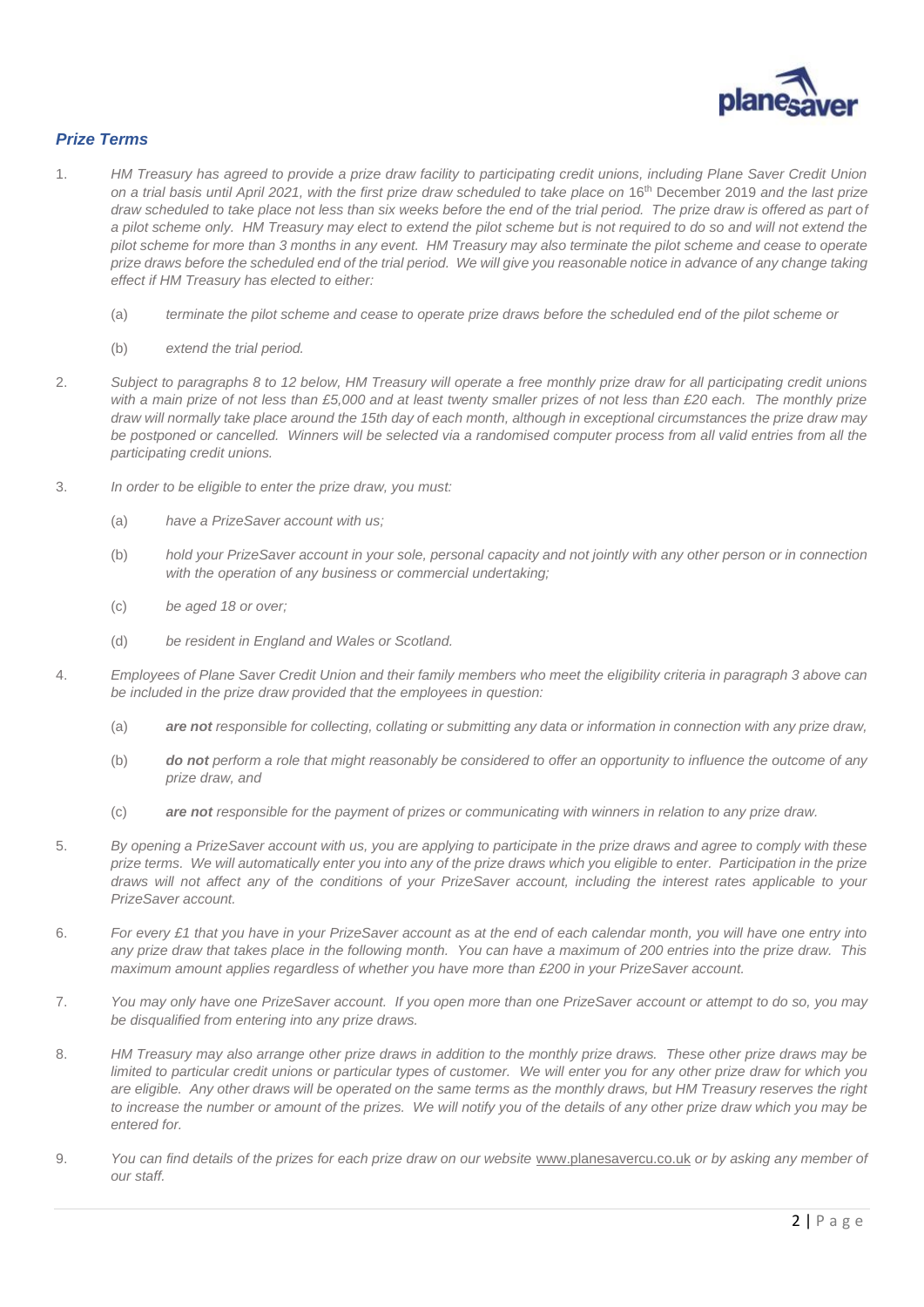

- 10. *HM Treasury reserves the right to increase the amount or number of the prizes in a monthly prize draw (either for that particular prize draw or for future prize draws as well). The minimum amount of each prize, the minimum number of prizes*  in any prize draw set out in paragraph 2 above and the value of each entry into a prize draw will not be changed prior to the *end of the pilot scheme, but HM Treasury may amend any of the other terms of the prize draw, including the maximum number of entries each person can have in any prize draw. We will notify you promptly if HM Treasury notifies us of any change to the monthly prize draw arrangements. If you no longer wish to take part in future prize draws based on the amended terms, you will need to close your PrizeSaver account with us.*
- 11. *HM Treasury reserves the right to postpone a particular prize draw. HM Treasury expects that prize draws will not be postponed other than in exceptional circumstances, such as where there are technical or operational problems with the prize draw or if the prize draw cannot take place due to circumstances outside HM Treasury's reasonable control. In the unlikely event that those circumstances cannot be remedied, HM reserves the right to cancel the prize draw. We will notify you promptly but will not be responsible if HM Treasury chooses to postpone or cancel any particular prize draw. If a prize draw is postponed, we will notify you once HM Treasury notifies us that the prize draw is being re-run.*
- 12. *HM Treasury has the right to terminate or suspend the involvement of any participating credit union in the pilot scheme. If HM Treasury exercises any of these rights in respect of Plane Saver Credit Union we will notify you as soon as possible, explaining the consequences for your participation in the prize draws, and you will have the option to close your PrizeSaver account.*
- 13. *If you win a prize:*
	- (a) *We will normally write to you at the latest email address we have for you in our records to notify you within 21 days of the prize draw taking place. We do not accept any responsibility if you do not receive this notification due to any technical reason or as a result of your address being incorrect or incomplete.*
	- (b) *If you win the headline prize in any prize draw:*
		- (i) *you must give us the details of a UK bank account or a UK credit union account in your name into which the prize must be paid. You may nominate your PrizeSaver account for this purpose, but you may also use a different account if you prefer; and*
		- (ii) *when we notify you that you have won, we will also tell you what the deadline is for you to give us the details of the account referred to in (i) above. If you have not given us the information by that day, if you decline to accept the prize or if we have been unable to reach you after reasonable attempts using the contact details we have on record, you will forfeit the prize.*
	- (c) *In relation to all prizes other than the headline prize, we will pay your prize money directly into your PrizeSaver account.*
	- (d) *We do not accept any responsibility if you are not able to take up a prize.*
- 14. *The decision of HM Treasury regarding prize winners is final and no correspondence or discussion will be entered into, other than with the winners.*
- 15. *Unless otherwise agreed in writing by us, a prize will only be awarded directly to the registered holder of the PrizeSaver account.*
- 16. *If there is an error in relation to any prize draw, HM Treasury may decide in its discretion whether it will re-run the prize draw.*
- 17. *If, for whatever reason, you are left out of a monthly prize draw for which you would have been eligible, we will not be responsible to you for any potential prize you could have won.*
- 18. *If you:*
	- (a) *open more than one PrizeSaver account or attempt to do so; or*
	- (b) *provide any information in relation to the prize draw which you know to be untrue; or*
	- (c) *if we otherwise suspect that you are acting fraudulently or dishonestly;*